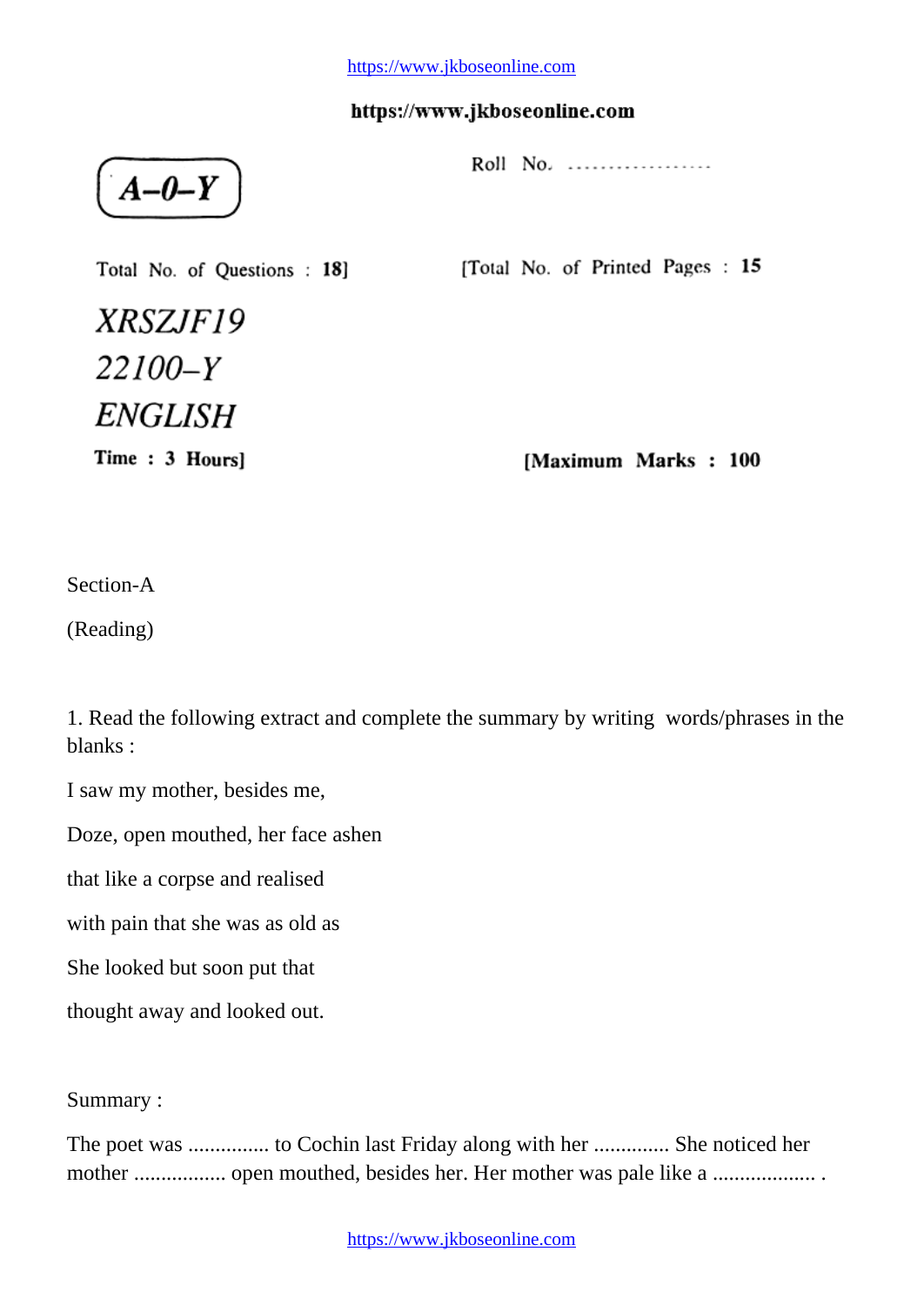Her looks grieved the poet. She tried to ................. the scene by ................ out of the window.

2. Study the following expressions used by the poet. Choose the most appropriate suggestions for each and write the answer against each expression :

| Expression from the poem | To suggest that |
|--------------------------|-----------------|
| (a) Ashen                |                 |
| $(b)$ Corpse             |                 |
| $(c)$ Doze               |                 |

Suggestions :

(i) to play

(ii) pale face

- (iii) a dead body
- (iv) to have a light sleep
- (v) a coffin
- (vi) sleep during night

3. Belinda lived in a little white house with a black kitten and a little grey mouse. And a little yellow dog and a little red wagon and realio, trulio, little pet dragon.

Questions :

- (a) Where did Belinda live ?
- (b) Name Belinda's pets.
- (c) Give the meaning of :
- (i) Dragon
- (ii) Wagon
- 4. Read the passage and answer the questions given at the end :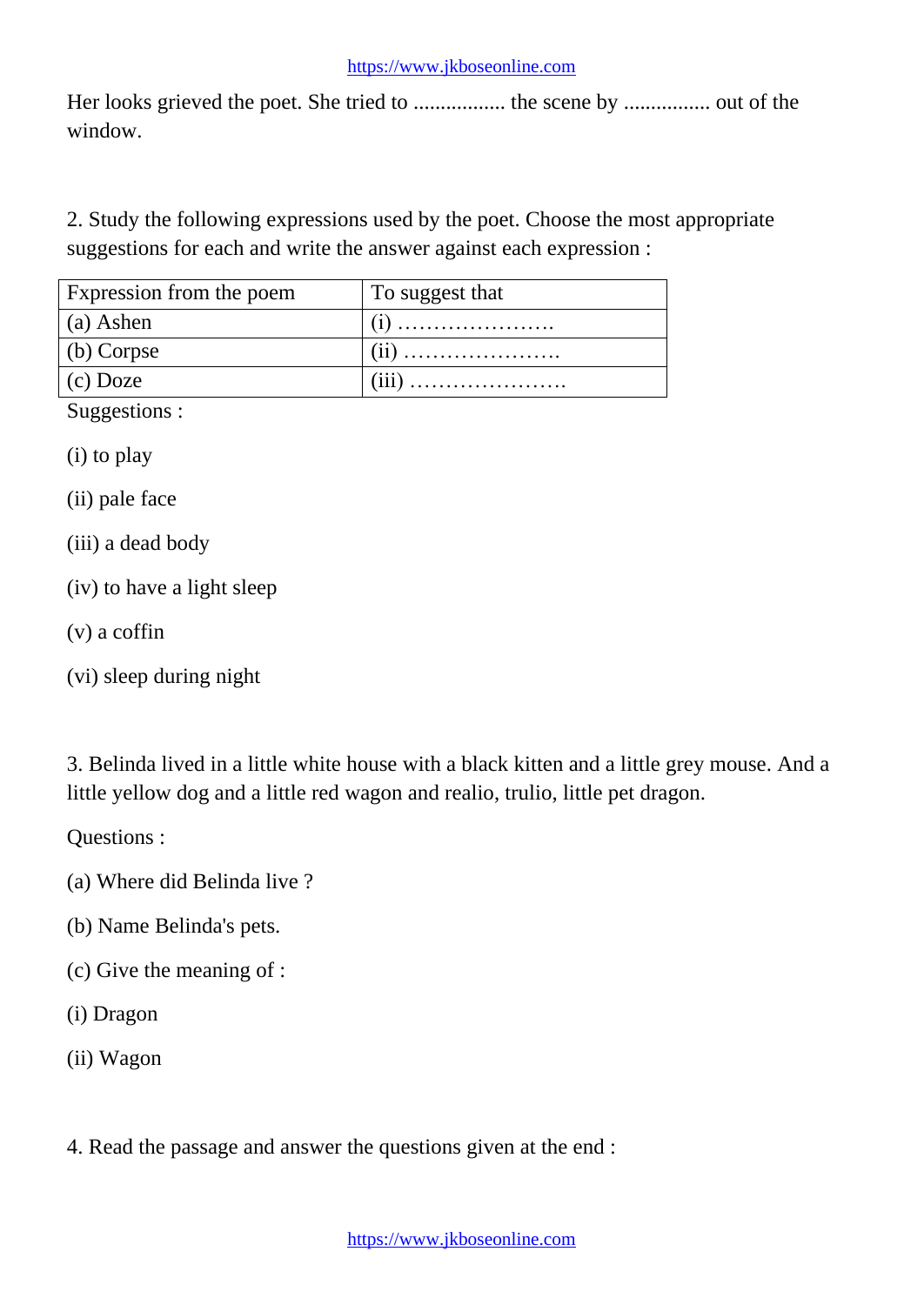The arrival of a stranger at an inn in winter was in any case an unusual event. A stranger of such uncommon appearance set all tongues wagging. Mrs. Hall, the landlord's wife made every effort to be friendly. But Griffin had no desire to talk, and told her, "My reason for coming to Iping is a desire for solitude. I do not wish to be disturbed in my work. Besides an accident has affected my face."

Satisfied that her guest was an eccentric scientist, and in view of the fact that he had paid her in advance. Mrs. Hall was prepared to excuse his strange habits and irritable tamper.

Questions :

- (a) Give the synonyms of :
- (i) Desire
- (ii) Solitude
- (iii) Disturbed
- (iv) Wagging
- (b) Fill in the blanks :
- (i) The arrival of a stranger at an inn in winter was an ……….. event.
- (ii) Griffin had no desire to ............
- (iii) The stranger was a man of ..............
- (iv) Mrs. Hall was prepared to excuse his ...........

5. Read the passage below and complete the sentences given at the end :

An ideal citizen is the pride of a nation. He knows his rights and duties. He is free, frank and fearless. He has sound mind in sound body. He helps all in all matters. He is always after knowledge. He loves all religions and does not care for his self. He is hardworking and honest and helps all needy people.

Questions :

 $(i)$  An  $\dots$  is the  $\dots$  is the  $\dots$  of a nation.

- (ii) He knows his ................. and ..............
- (iii) He is free ................ and .............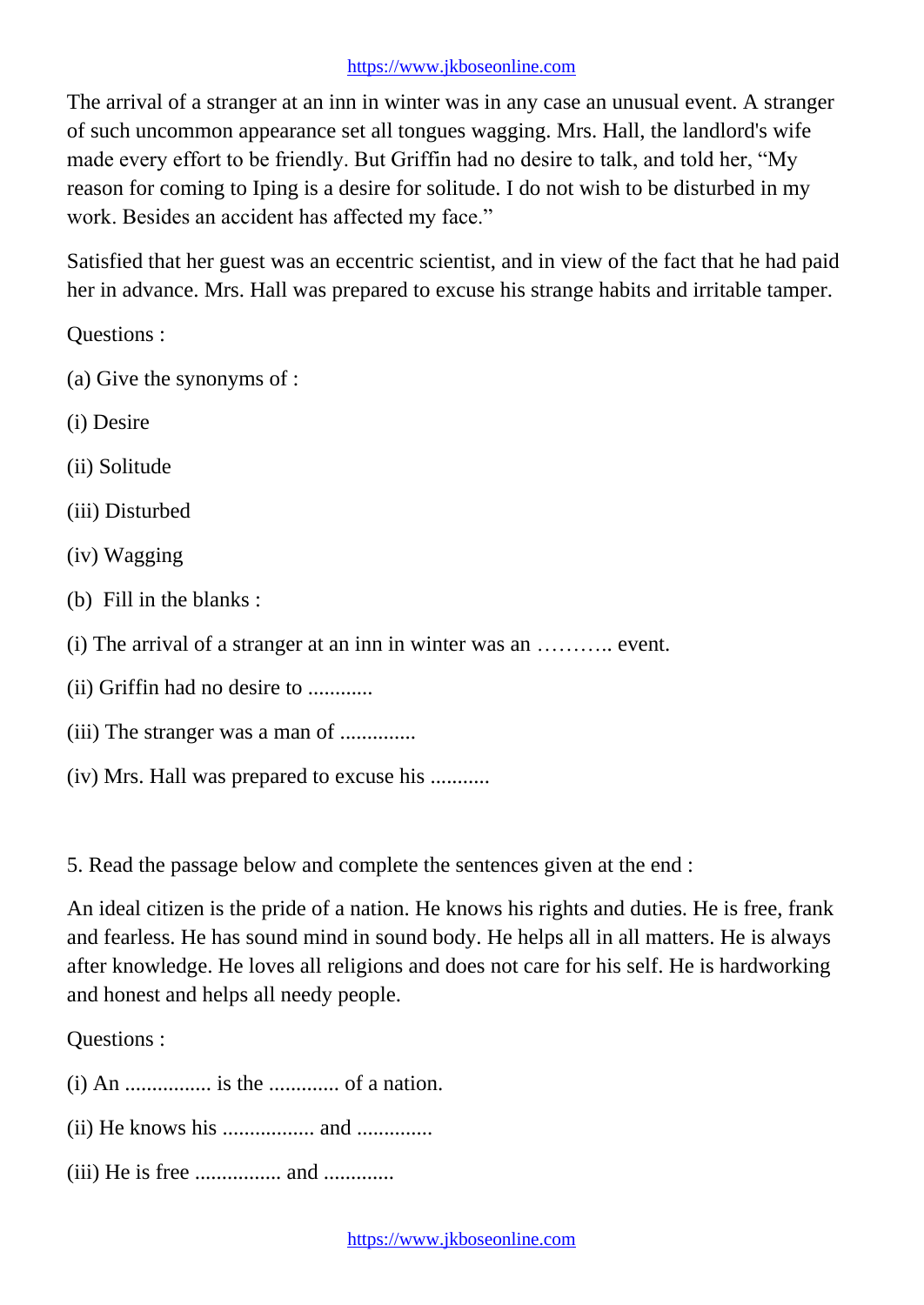(iv).......... helps all in ............

(v) ............. does not care ..........

Section-B

(Writing Skills)

6. Salma of Class X has passed her annual examination. Her books are in good condition. She wants to sell them at reduced price. Write a notice on her behalf giving all necessary details in not more than 50 words to be put on the notice board.

7. You had borrowed a book from your friend and you went to his room to return it. But he was not there. Write a message informing him that you are returning that book because it did not attract you.

8. You are Jan Mohammad of Raj Bagh Srinagar. You are upset over the ruthless use of polythene bags by the people and unwise disposal thereof. Write a letter to the editor of "Greater Kashmir" in about 150 words on the need to create awareness among the people about the bad consequences of using polythene bags.

# Or

You are Zahoor of Hr. Secondary School Baimaloo. You read an advertisement in the newspaper from an NGO about "Save Forests to Save Life". Write a letter to the NGO saying that you as a student secretary would like to participate in the awareness campaign regarding "Save Forests to Save Life" along with other students of your school.

9. You are required to speak on "Female Education" on Annual Day. Prepare your speech on this topic in not more than 250 words.

Or

Taking help from the clues given below, write an essay on "The Importance of. Games" :

Games important ............... physical and mental development .............. fitness, active, alertness, vigilance. Indoor games as cards, chess ................. outdoor games ..................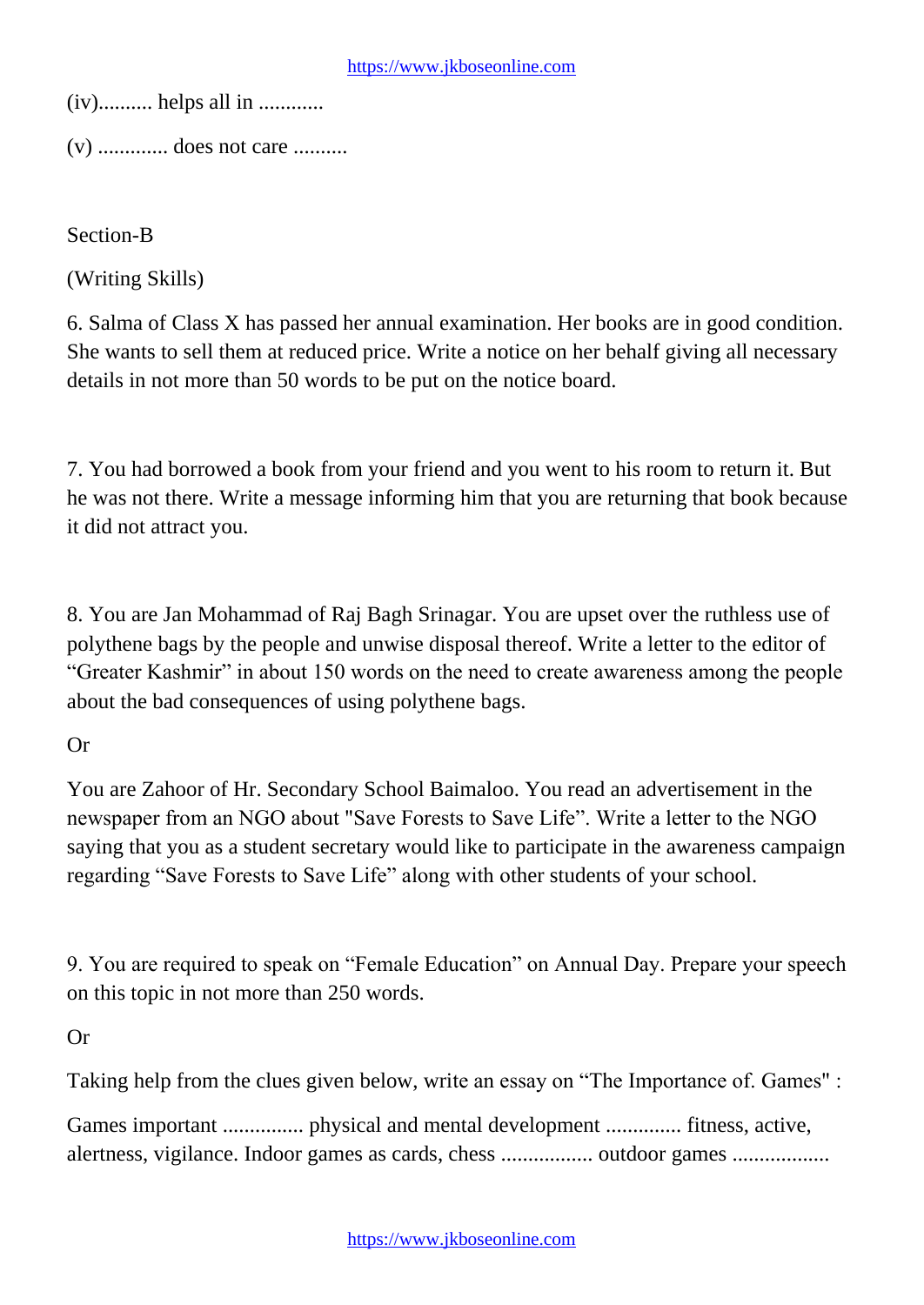football, cricket ............. as important as food ............. important part of education teaches discipline.

Section-C

(Literature)

10. How would you assess Griffin as a Scientist ?

Or

What ideas did Mandela set for the future of South Africa ?

11. Why does Mrs. Bennet teil her daughters that they have an excellent father?

Or

Do you agree that Kisa Gotami is being selfish in her grief? Why?

12. Which way does the poet implore his Lord to lead him to ? (Prayer)

Or

What does Walt Whitman think about Miracles ? (Miracles)

13. How is the journey from youth to oldage described in the poem.

"When You Are Old" ?

Or

What sufferings do the animals undergo in winter? (Snowdrop)

14. Comment on the imagery used by the poet in the poem "An Evening Wet with Rain".

Or

When will the bell ring and end this weariness?

How long have they tugged the leash, and strained apart ?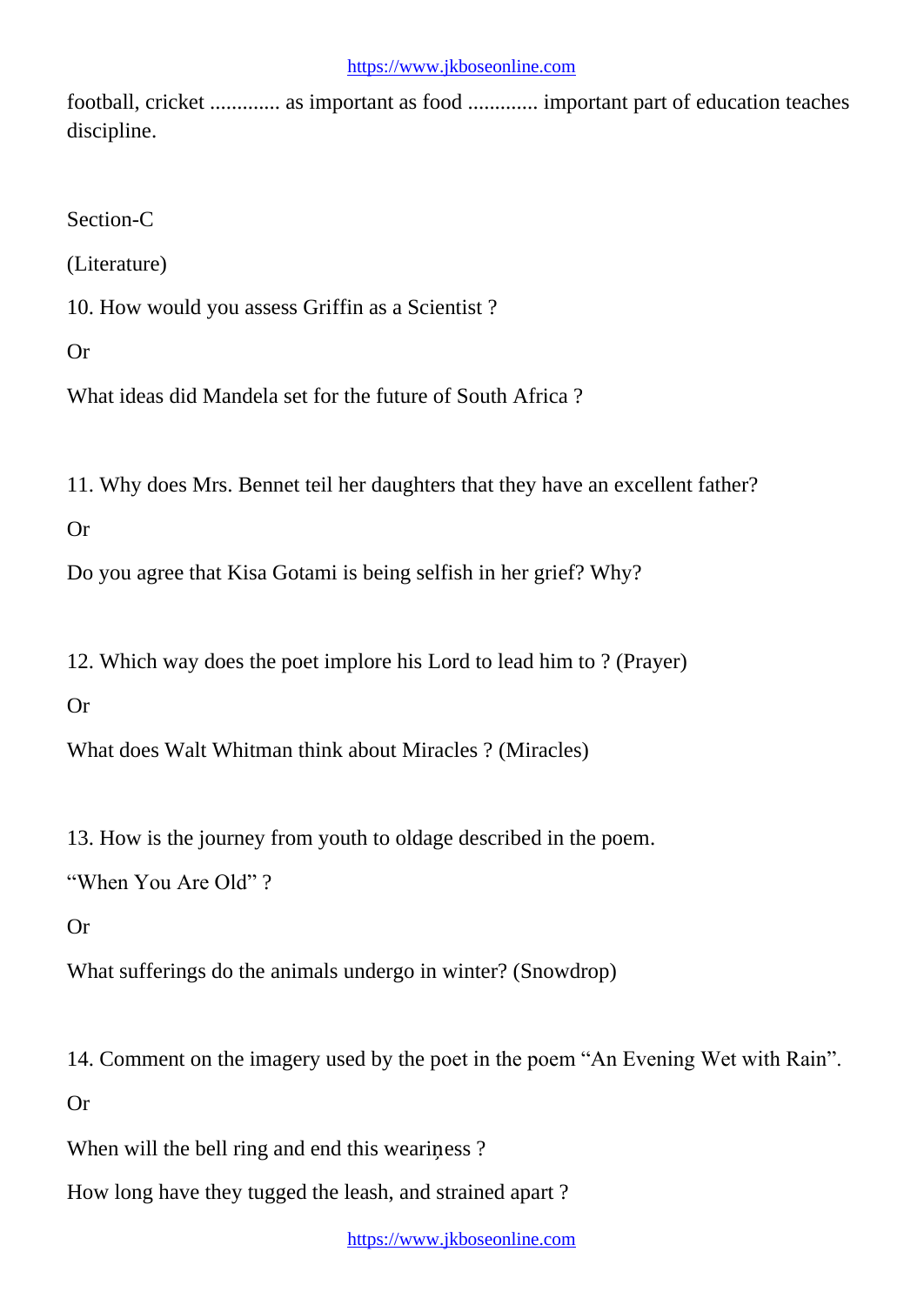My pack of unruly hounds ! I cannot start

Them again on a quarry of knowledge they hate to hunt,

I can haul them and urge them no more.

Pick out the metaphors used by the poet in these lines.

15. Comment upon the major themes of the story "The Necklace".

Or

Sketch the character of Bholi.

16. How did Rama Rao alternate between hope and despair ?

## Or

Sketch the character of Gerasim or the coachman.

17. Sketch the character of Chubkov.

## Or

Describe the first quarrel between Lomov and Natalya.

Section-D

(Grammar)

18. (a) Ram went on a tour during the holidays. His friend Anwar wanted to know all about his tour. Complete the dialogue between Ram and Anwar in any suitable way :

Anwar : Hello, where were you for (a) .............. many days.

Ram : I went on the tour on Saturday.

Anwar : How many (b) .............. ?

Ram : We were twenty boys.

Anwar : Who (c) ..........?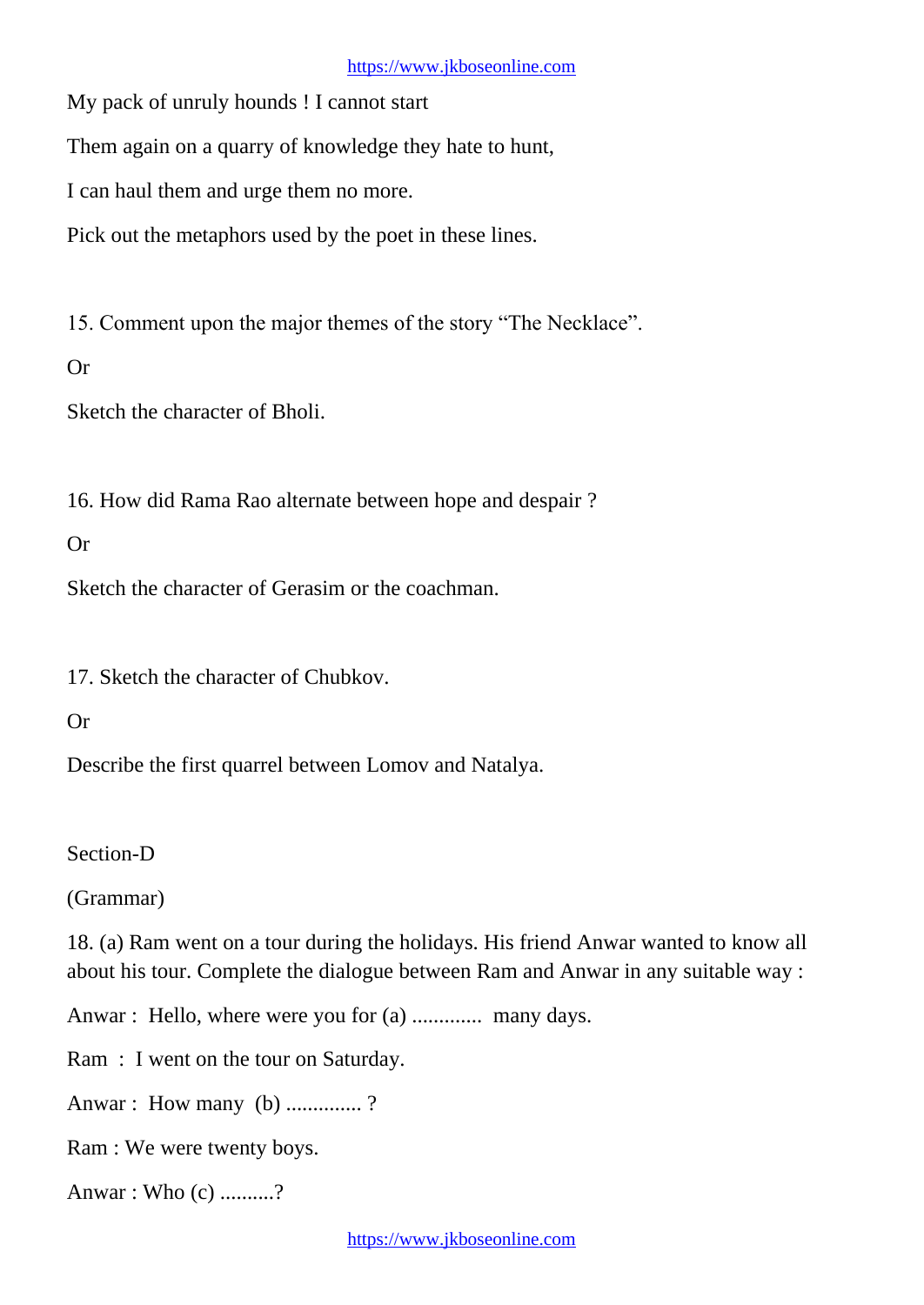Ram : S. Kuldeep Singh was the incharge of the tour.

Anwar : (d) ............. Delhi ?

Ram : We left for Delhi by train.

Anwar : (e) ............. stay there ?

Ram : We stayed there for five days.

Anwar : Where else (f) .........?

Ram : We also went to see the Taj at Agra.

(b) Edit the following un-edited paragraph and rewrite it :

The poor peasant was coming from his field.

He is on his way. It is dark ................ The darkness filled the peasant by fear ................... . He could not walk any more. Then after a ............... time he stood up, he went slow and ............. saw about thirty or forty chicks in his ................ way............ . It is a strange experience ............... The peasant look confused. He saw ............... some men coming to him. They carried lanterns

(c) Re-arrange the following words/phrases to form meaningful sentences :

(i) you/what/do/can/I/for/?

(ii) flowers/is/the/queen/rose/the/of

- (iii) important/trees/a very/man/in/the/play/part/life of
- (iv) money/l/saved/had/some
- (v) found/he/suitable/shop/soon/a
- (vi) me/a lot/you/have/done/for

(d) Change the narration :

- (i) He said to me, "I am going to school."
- (ii) He said, "Honesty is the best policy."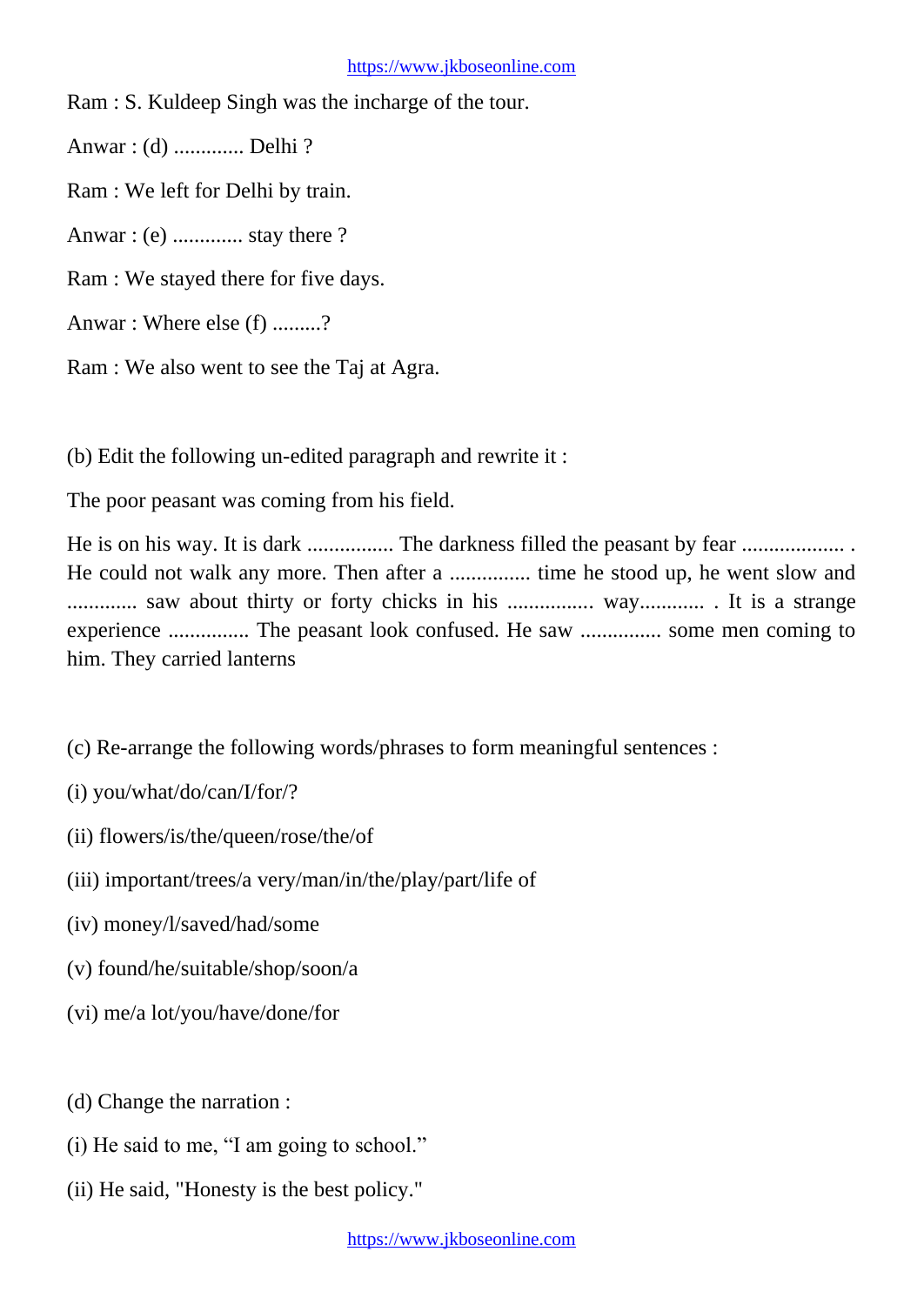- (e) Fill in the blanks with appropriate modals :
- (i) We ............ respect our parents.
- (ii) Work hard lest you ........ fail.
- (f) Fill in the blanks with suitable articles :
- (i) ............. Sun is .............. ultimate source of energy.

(g) Match the phrases under Column 'A' with their meanings under Column 'B' below :

| Column $A$      | Column 'B'                   |
|-----------------|------------------------------|
| $(i)$ pluge in  | (a) make/remain quiet        |
| (ii) kept back  | (b) go straight to the topic |
| (iii) calm down | (c) not promoted             |
| $(iv)$ move up  | (d) go to the next grade     |

- (h) Fill in the blanks with appropriate homonyms :
- (i) They spoke ......... but were not .............. to enter. (aloud/allowed)
- (ii) ............ makes a man perfect. (practice/practise)
- (iii) ……...... of everything is bad. (access/excess)
- (iv) She turned ........... when she brought a ............. of water. (pail/pale)
- (i) Join the following sentences using relative clause :
- (i) Awaitress served us. She was very polite.
- (ii) The bus goes to the air port. It runs after every hour.
- (iii) I know the man. His child died.